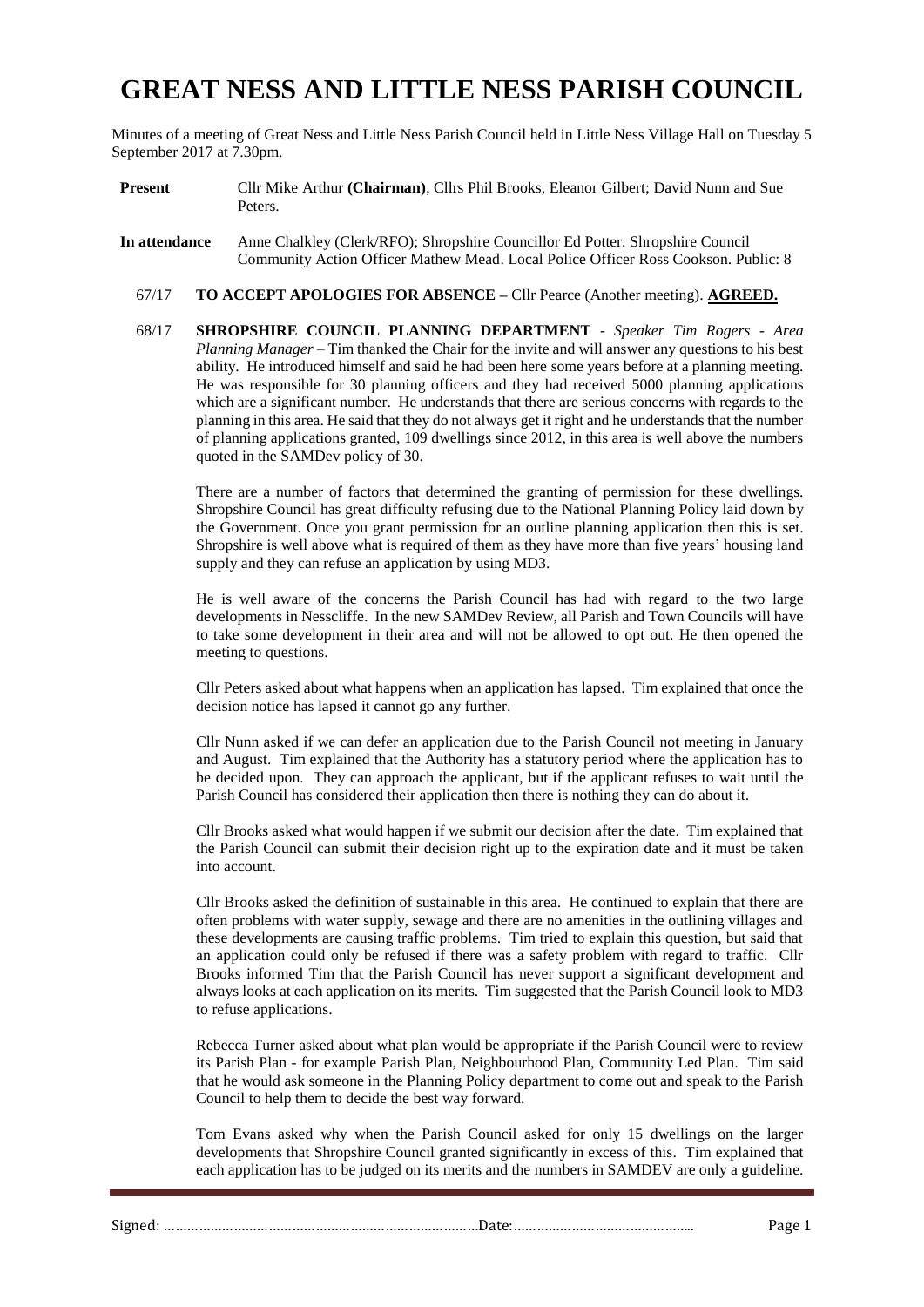69/17 **DISCLOSURE OF PECUNIARY INTERESTS –** Cllr Arthur declared his pecuniary interest in item 75/17 (3) as he has worked for the applicant.

#### 70/17 **DISPENSATION** – None.

71/17 **PUBLIC PARTICIPATION SESSION** – *A period of 15 minutes is set aside to allow the public the opportunity to speak on an agenda item.*

Zia Robins reminded the council that she has informed them about the turning for the chicken farm where the road has sunk. Cllr Arthur informed Zia that this has been reported and it is on the Highways 'jobs to be carried out list'.

72/17 **MINUTES** – It was **RESOLVED** to approve and sign the minutes dated 4 July 2017.

# 73/17 **REPORTS** – *To consider the following reports:*

- a) Clerks progress report Nothing to report.
- b) Police Report Police Reports can be found on the website. Local Police Officer, Ross Cookson introduced himself and his team and informed the members that Jonathan Summerfield has now retired. He has been in the police force for 26 years and informed the members that the West Mercia team has been rebranded and are now known as the Rural West Team. The Police feel that Twitter is the best way to communicate to the media, but please do email me if you have a problem. There are thefts from garden sheds as well as farm machinery. The Chair thanked Ross and he left the meeting.
- c) Shropshire Councillor Ed Potter reported that August had been a quiet month. The Parking Consultation period expires on the 17 October and the Library Consultation expires on the 6 October and this will include the Mobile libraries. The next LJC meeting is on the 21 September and he understands that Cllr Brooks will be attending this meeting. Baschurch Parish Council is looking to improve its doctors' facilities and looking for support from neighbouring Town and Parish Councils.
- 74/17 **PLANNING** *Planning Notifications (for information only)* **Noted.**
	- 1) **14/03797/OUT** Development Land West Of Oakfield, Nesscliffe, Shrewsbury, Shropshire - Outline application for the erection of 8No dwellings (to include access). *Awaiting decision.*
	- 2) **14/05257/FUL** Proposed Dwelling Adj Hopton Farm, Nesscliffe, Shrewsbury, Shropshire - Erection of a Single Plot Exception (SPE) affordable dwelling and formation of access – *Awaiting decision.*
	- 3) **16/03413/REM** Proposed Residential Development Opposite The Crescent, Nesscliffe, Shrewsbury, Shropshire - Reserved Matters pursuant to Outline planning application 13/04757/OUT (landscaping, scale, appearance and layout) for residential development of 30 dwellings. *Awaiting decision.*
	- 4) **16/04148/FUL** Land At Hopton, Nesscliffe, Shrewsbury, Shropshire Erection of earth sheltered eco house; formation of vehicular access; installation of septic tank with access and detached double garage (amendment to 14/03858/FUL) – *Refused*
	- 5) **16/04594/EIA** Erection of two additional poultry rearing buildings and one general purpose agricultural building, plus associated hardstanding and work - Foxholes Farm, Little Ness, Shrewsbury. *Grant Permission.*
	- 6) Re-consultation due to amendment on application **16/03413/REM** Proposed Residential Development Opposite The Crescent -Reserved Matters pursuant to Outline planning application 13/04757/OUT (landscaping, scale, appearance and layout) for residential development of 30 dwellings. *Awaiting decision.*
	- 7) **17/00195/VAR106** Residential Development Land To The NW Of, Little Ness, Shrewsbury, Shropshire- Variation of Section 106 for planning application 14/02026/OUT to remove the requirement to contribute towards affordable housing. *Grant Permission.*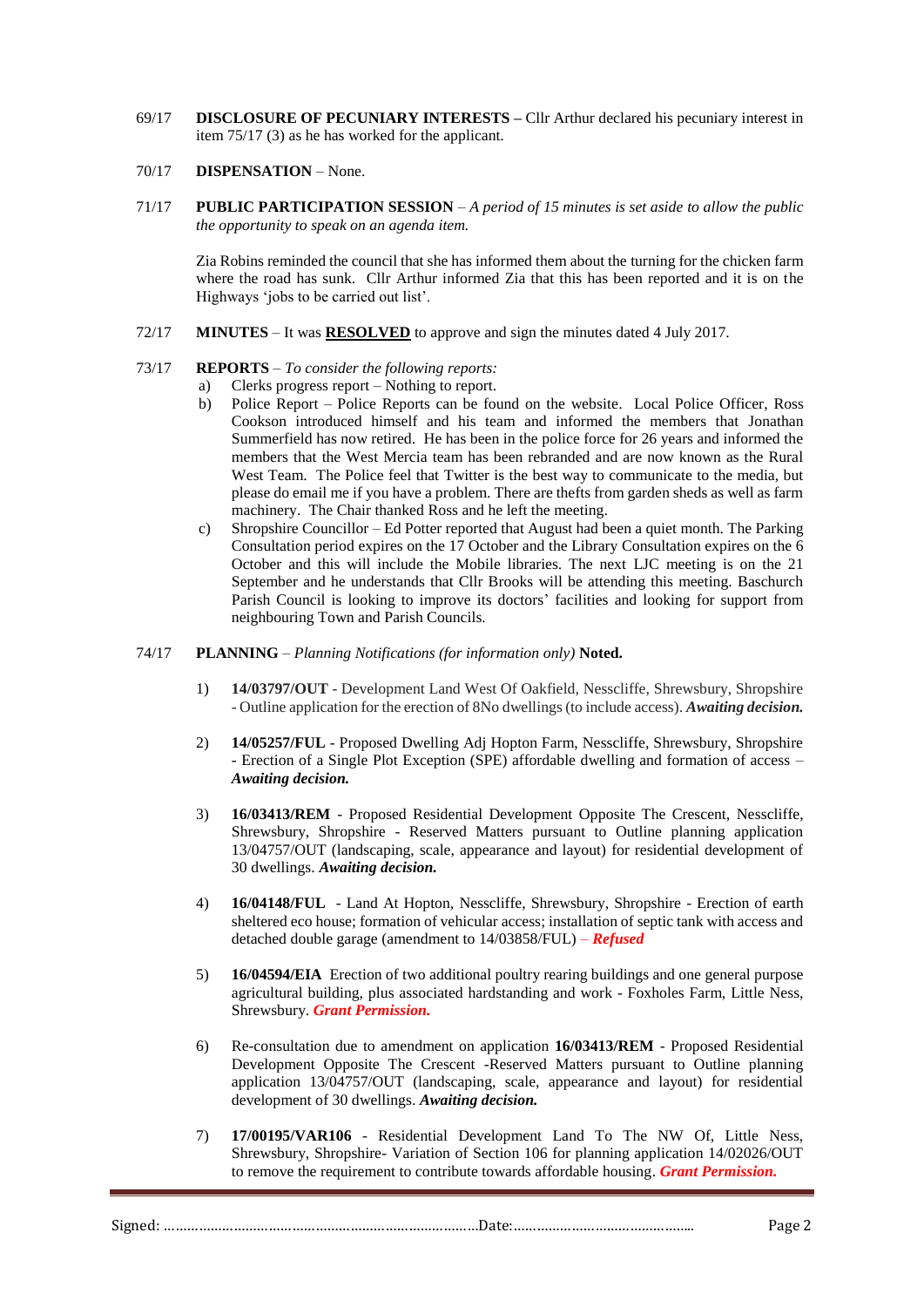- 8) **17/00282/FUL** Proposed Residential Development Land Adj Crosshills, Nesscliffe, Shrewsbury, Shropshire -Erection of 3No. dwellings including the formation of a new access (revised scheme). *Grant Permission.*
- 9) **17/00574/FUL** Acksea Barn, Kynaston, Kinnerley, Oswestry, Shropshire, SY10 8EF Erection of single storey rear extension*. Withdrawn.*
- 10) **17/01576/REM** Phase 2 Proposed Residential Development Opposite The Crescent, Nesscliffe, Shrewsbury, Shropshire - Approval of reserved matters (appearance, landscaping, layout and scale) pursuant to permission 14/03357/OUT for the erection of 48 no. dwellings and associated garaging. *Awaiting decision.*
- 11) **17/02179/FUL** Proposed Residential Development East Of Mulberry House, Great Ness, Shropshire - Erection of 1No dwelling with detached garage and swimming pool (revised scheme). *Grant Permission.*
- 12) **17/02290/FUL** Foxholes Buildings, Little Ness, Shrewsbury, Shropshire Erection of grain storage building with drying facilities. *Grant Permission.*
- 13) **17/02381/OUT** Proposed Residential Development At Red House Farm, Little Ness, Shrewsbury, Shropshire - Outline application for up to 2No. dwellings to include means of access. *Withdrawn.*
- 14) **17/02483/FUL** 18 Valeswood Lane, Valeswood, Little Ness, SY4 2LH Erection of a two storey side extension to include balcony, first floor rear extension, erection of front porch and associated works. *Grant Permission.*
- 15) **17/02539/LBC** Ness Strange, Great Ness, Shropshire, SY4 2LE Conversion of traditional buildings into 6 residential dwellings and siting of a mini sewage treatment plant. *Awaiting decision.*
- 16) **17/02538/FUL** Ness Strange, Great Ness, Shropshire, SY4 2LE Conversion of tradition building into 6 residential dwellings and siting of a mini sewage treatment plant. *Awaiting decision.*
- 17) **17/02260/VAR106** Land At, Wilcott, Shrewsbury, Shropshire Variation of Section 106 for planning application number (14/02242/OUT) to reduce the level of affordable housing contribution. *Awaiting decision.*
- 18) **17/02657/OUT** Proposed Dwelling South Of The Old Police House, Nesscliffe, Shrewsbury, Shropshire - Outline application for the erection of one detached dwelling to include means of access. *Grant permission.*
- 19) **7/02525/REM** Residential Development Land At, Valeswood, Little Ness, Shropshire Approval of reserved matters (appearance, landscaping, layout and scale) pursuant to 13/04525/OUT for the erection of 2 detached dwellings with detached garages; to include access. *Grant permission.*
- 20) **17/02202/FUL** Wood Farm, Gibraltar Lane, Nescliffe, Shrewsbury, SY4 1AY Erection of agricultural storage building. *Grant Permission.*
- 21) **17/02669/VAR106** Proposed Residential Development Land At, Wilcott, Shrewsbury, Shropshire - Variation of Section 106 for planning application number (14/01945/FUL) to reduce the level of affordable housing contribution. *Awaiting decision.*
- 75/17 **PLANNING APPLICATIONS** *Council discussion and decision.*
	- 1) **Reference: 17/02996/PSPPA** (validated: 12/07/2017) Address: Little Ness Village Hall, Little Ness, Shrewsbury, Shropshire, SY4 2LG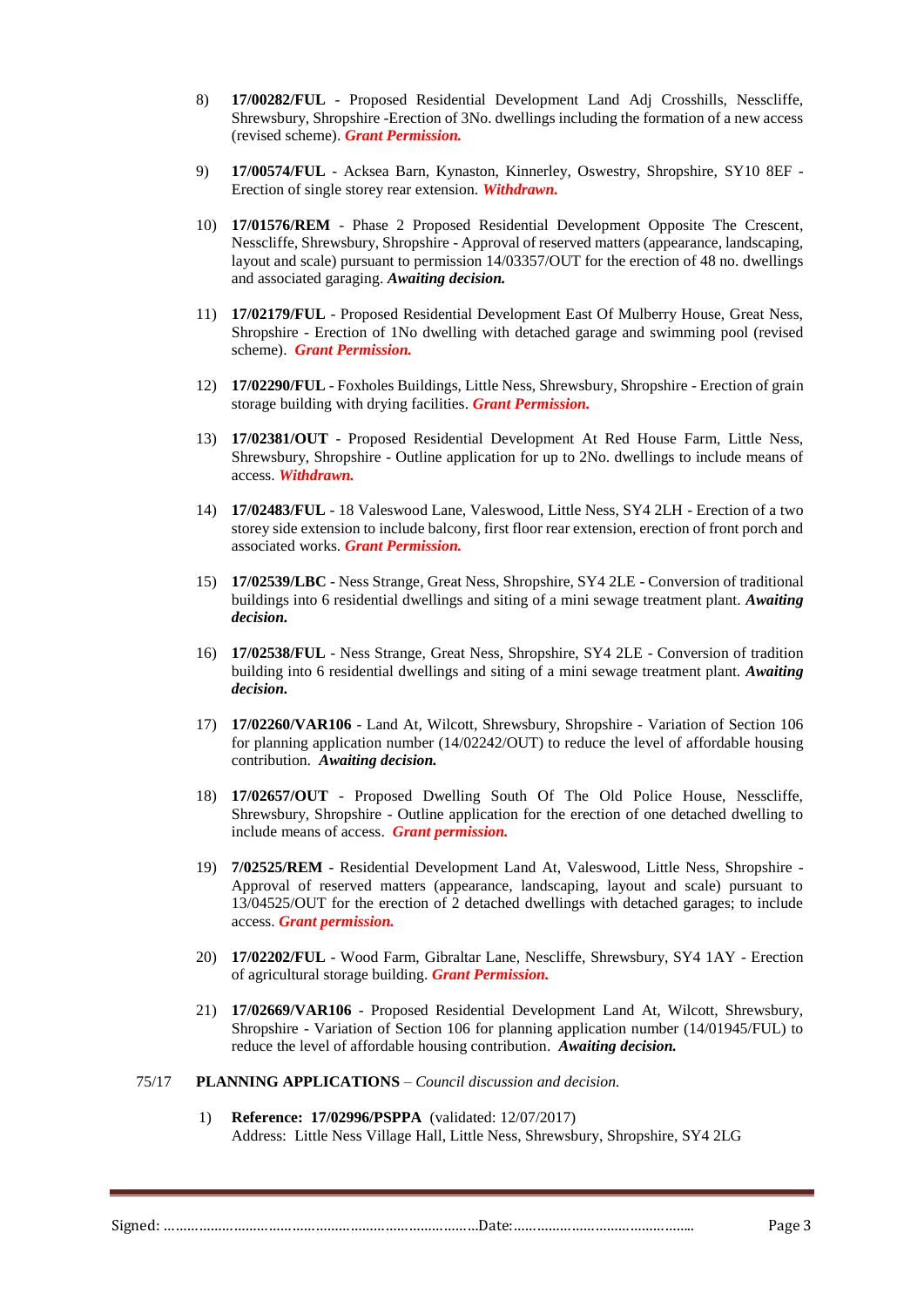Proposal: Application for Prior Approval under Part 14, Class J of the Town & Country Planning (General Permitted Development) (England) Order 2015 for the Installation of roof mounted solar panels Applicant: Mr Roy Kemsley (Mount Cottage, The Cliffe, Ruyton XI Towns, Shropshire, SY4 1ND)

**Decision:** Withdrawn

2) **Reference: 17/03106/FUL** (validated: 13/07/2017) Address: Little Orchard , Adcote Lane, Nib Heath, Shrewsbury, SY4 2JX Proposal: Erection of extension to timber clad, steel framed outbuilding Applicant: Mr J Keay (C/O Balfours LLP, New Windsor House, Oxon Business Park, Shrewsbury, SY3 5HJ) **Decision:** No objections as long as the planting scheme is carried out.

Cllr Arthur left the room and Cllr Brooks took the chair.

3) **Reference: 17/03414/VAR106** (validated: 26/07/2017) Address: Land Adj. Little Ness Village Hall, Little Ness, Shrewsbury, Shropshire, SY4 2LG Proposal: Variation of Section 106 for planning application number 13/03505/FUL to remove the requirement to contribute towards affordable housing Applicant: Gordon, Elizabeth, Guy And Susan Davies (.) **Decision:** The Parish Council objects to this planning application as it does not comply with our Parish Plan and do not support and encourage affordable housing in the area.

Cllr Arthur returned to the meeting and took the chair.

- 4) **Reference: 17/03471/FUL** (validated: 09/08/2017) Address: 17 Kingsway, Wilcott, Shrewsbury, SY4 1BG Proposal: Erection of a single storey front extension to replace existing porch Applicant: Mr P McQuade **Decision:** The Parish Council had no objections to this planning application as long as it is in keeping with the existing dwelling and the area.
- 5) **Reference: 17/03473/FUL** (validated: 10/08/2017) Address: 24 Valeswood, Little Ness, Shrewsbury, Shropshire, SY4 2LH Proposal: Erection of a detached dwelling Applicant: Mr & Mrs M Brownsdon **Decision:** The Parish Council cannot support this planning application until they know where the additional parking area was to be located and cannot understand why all the trees are going to be cut down in the existing garden.
- 6) **Reference: 17/02960/FUL** (validated: 10/07/2017)

Address: Great Ness Dryers Caravan Storage, Warehouse And Office, Rodefern Lane, Great Ness, Montford Bridge, Shrewsbury, Shropshire, SY4 1AT

Proposal: Erection of detached dwelling with detached garage following demolition of agricultural/industrial buildings former grain store

Applicant: Mr M Warner (C/o The Planning Group Ltd, Unit D 1, Pimley Barns, Sundorne Road, Shrewsbury, SY4 4SD)

**Decision:** The Parish Council object to this application as it does not meet the criteria for limited infill development in a community cluster such as Great Ness. The site for development is outside the built area of the hamlet, therefore cannot be seen as an infill site. This has been confirmed by a recent appeal decision on the adjacent site (application ref 15/03599/OUT) when the Inspector stated that this location is not infill. It is noted that there is an existing Dutch barn on site. The proposal includes demolition of it and re-building a similar structure. It is therefore new build and not re-use of an existing building - this is not acceptable in a location which is detached from the settlement of Great Ness and therefore not in accordance with the cluster infill policy.

The proposal is not sustainable development; the location and the inevitable increase in vehicle traffic to access local services would not support the well-being of the community.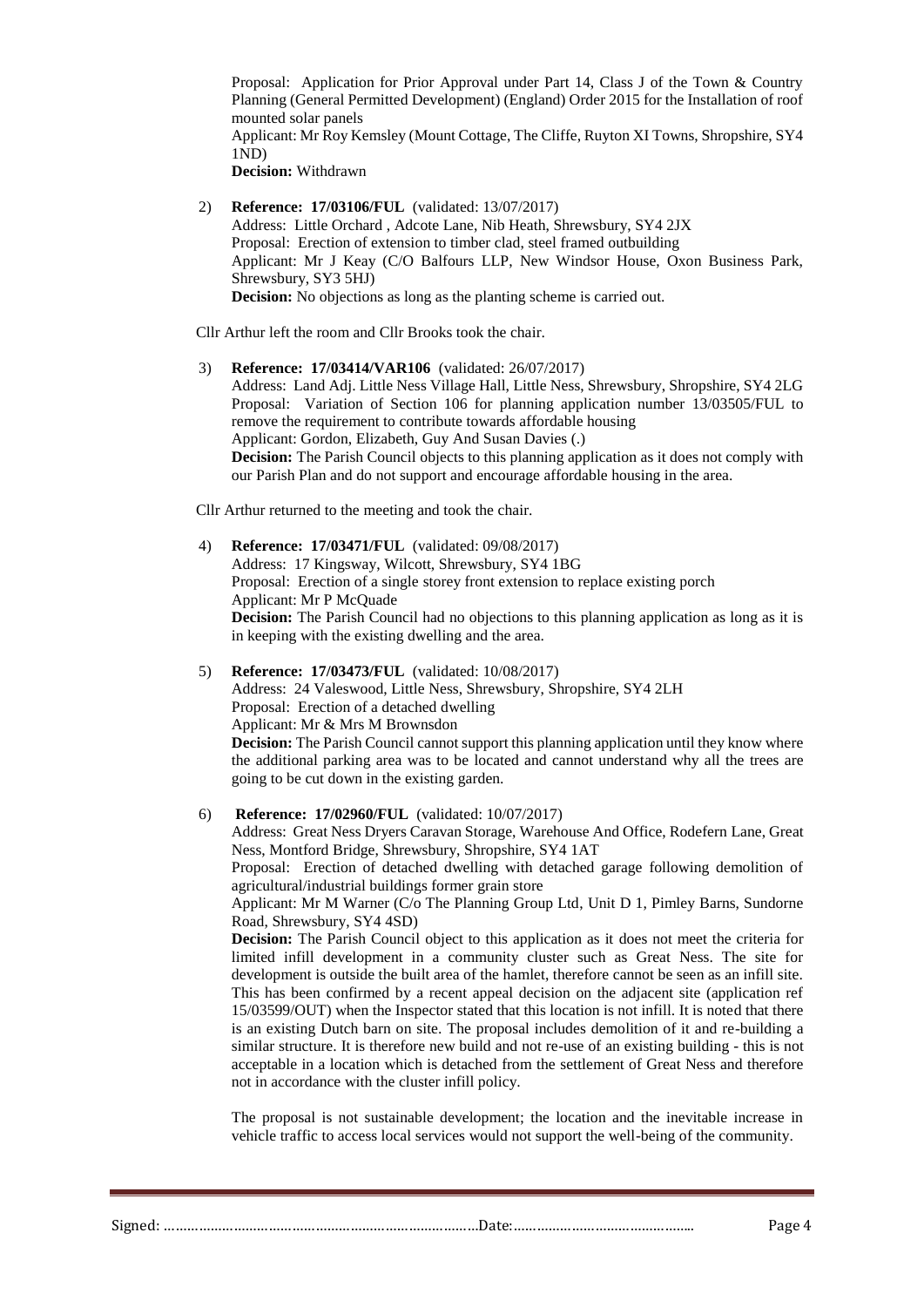The need for this development is not supported by SAMDEV, the total of dwellings approved in the community cluster far exceeds the needs of the six clusters in the parish which is for a total of 10-15 houses for the period 2011 - 2026.

We therefore request that as statutory consultees our concerns regarding this development are taken into consideration during the decision process.

#### 7) **(Appeal Under Section 78) Reference: 16/04169/REM**

Proposed Dwelling to the South of, Little Ness, Shrewsbury. Approval of reserved matters **Decision:** The Parish Council still support their previous comments and the conditions that were put on this application.

76/17 **PLANNING APPLICATIONS –** There were no planning applications received after the issue of the agenda.

# 77/17 **PARISH MATTERS –**

a) Traffic Calming in Nesscliffe – email received from Ian Walshaw Highways Manager. Cllr Brooks explained to the members what sort of traffic calming he was thinking about and the Clerk suggested inviting Mr Walshaw to the next meeting for this project to be discussed more fully. After discussion it was **AGREED** the Clerk contact Mr Walshaw and invite him to the next meeting.

| <b>Cheque</b>  |                            |                                 |            |            |         |
|----------------|----------------------------|---------------------------------|------------|------------|---------|
| N <sub>0</sub> | <b>Payment to</b>          | <b>Description</b>              | <b>Net</b> | <b>VAT</b> | Gross   |
| 10530          | Anne Chalkley              | August/September Salary         | 1466.85    | 0.00       | 1466.85 |
| 10531          | <b>HMRC</b>                | NI Cont                         | 93.60      | 0.00       | 93.60   |
| 10532          | <b>Highline Electrical</b> | Disconnect street lights        | 362.00     | 72.40      | 434.40  |
| 10533          | Graham Taylor              | Great Ness churchyard grass cut | 280.00     | 56.00      | 336.00  |
| 10534          | <b>Mazars</b>              | External audit                  | 120.00     | 0.00       | 120.00  |
| 10535          | Anne Chalkley              | Expenses                        | 71.76      | 0.00       | 71.76   |

#### 78/17 **PAYMENTS TO BE APPROVED** – It was **RESOLVED** to approve and sign the payments.

| DD       | Payment to            | <b>Description</b>                             | <b>Net</b> | <b>VAT</b> | Gross |
|----------|-----------------------|------------------------------------------------|------------|------------|-------|
| 11.07.17 | <b>Scottish Power</b> | Portacabin Period 19.04.17-10.07.17            | 22.41      |            | 23.53 |
|          |                       | 31.03.17-<br>Period<br>Lights<br><b>Street</b> |            |            |       |
| 10.07.17 | <b>Scottish Power</b> | 30.06.17                                       | 61.08      | 3.05       | 64.13 |

79/17 **PAYMENTS** – It was **RESOLVED** to approve and sign payments after the agenda has been sent out.

|       | <b>Cheque No Payment to</b> | <b>Description</b>                  | <b>Net</b> | <b>VAT</b> | <b>Gross</b> |
|-------|-----------------------------|-------------------------------------|------------|------------|--------------|
| 10536 | Graham Taylor               | <b>Gt Ness Churchyard grass cut</b> | 140.00     | 28.00      | 168.00       |

- 80/17 **FINANCE** It was **RESOLVED** to approve the following:
	- a) Bank Reconciliations to July 2017
	- b) Receipts and Payments July 2017
	- c) Bank Statement/s
	- d) Annual Return 2016-2017
- 81/17 **PARISH COUNCIL MEETING DATES** The Council **AGREED** the meeting dates for 2018.
- 82/17 **YOUTH CLUB** Cllr Miss Gilbert thanked Mathew Mead for the Local Joint Committee money for the Youth Club. She reported that the numbers were low at the moment due to the children returning to school, but this should pick over the next few weeks. She thanked Shropshire Councillor, Ed Potter, for attending the BBQ evening.